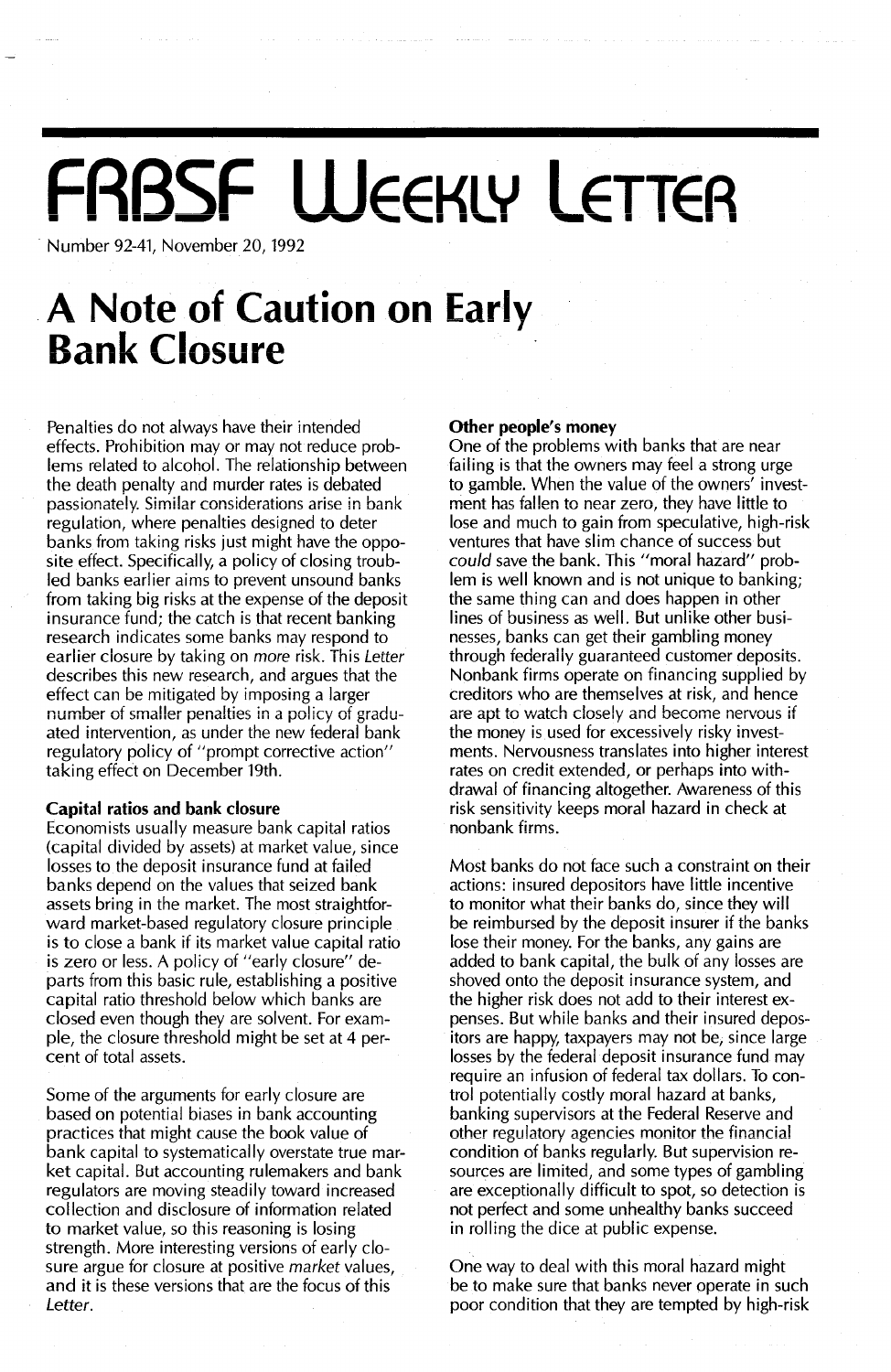## **FRBSF**

bets. Regulators could take prompt, early action against solvent but financially troubled banks. In the most extreme versions of this approach, a policy of early closure would require that regulators seize and close poorly capitalized banks. If moral hazard becomes especially pronounced at capital below 4 percent, for example, then closure at 4 percent might nip the budding problem.

#### **Incentive effects of early closure**

A crucial question is: Does moral hazard stem **from 10\1,1 capital per** *S€,* **or from being close to** the closure threshold? if the former, then early closure may have the desired effect. But if nearness to the closure point is what matters, pushing the threshold up to some higher level simply shifts the incentive problem to a new subset of banks, albeit those with somewhat higher capital ratios. There still be roughly the same number of banks close to the new closure threshold, with similar incentives to gamble.

Recent research in banking (Davies and McManus 1991, Levonian 1991) uses theoretical models to examine this question. These models show that most banks will raise their capital ratios; any that do not maintain capital above the threshold will be purged from the banking system. If early closure had no other effects, this rise in capital ratios would make banks less likely to fail. But the theoretical models also show that it is proximity to the closure point, not low capital, that gives banks incentives to gamble. Some of the banks above the new, higher threshold will respond to the new policy by increasing their risktaking. Moreover, of the banks above the new closure threshold, the weakest banks will have the largest increase in the incentive to gamble. Thus, although capital ratios will tend to be higher under early closure, the moral hazard problem the policy aims to relieve may not diminish.

Why might weak banks be more inclined to gamble under earlier closure? Banks always face uncertainty about the eventual impact of business decisions on their capital ratios. One might imagine the outcomes ranging from catastrophe to bonanza; the bank has some idea of the chances of ending up at any of the various points on this spectrum. When compared to the basic rule of closure at zero capital, early closure creates a new range of outcomes—where capital is above zero but below the closure threshold—at which unpleasant (that is, costly) things happen

to the bank. Banks rationally will take steps to reduce the chances of landing in this "penalty zone:' Banks with capital well above the threshold will take fewer risks, thus reducing the odds of large adverse changes in capital that might put them down in that zone. But the large changes in capital that come from riskier portfolios look relatively *more* attractive to banks close to the line, because large changes tend to move them to points outside the zone, while small changes might put them squarely within it.

#### **Just a theoretical problem?**

Assessing the practical importance of this theoretical observation is vital for drawing policy implications. Unfortunately, the theoretical models are unable to predict unambiguously the net **effect on the federal deposit insurance fund's fi**nances. One problem is that the real size of the penalty is unknown: How much does closure really cost the owners of a bank? If the answer is "not much," then any perverse effect of early closure on incentives is likely to be immaterial. A second weakness is that the models can predict the *direction* of changes in capital and risk, but not the *magnitude* of the changes. As a result of these weaknesses, theory alone cannot say whether the overall increases in capital and the reductions in risk-taking at some higher capital banks will be sufficient to offset the predicted rise in risk-taking at low capital banks.

However, the same types of models that generate the theoretical predictions can be used to examine realistic hypothetical cases. An examination of several cases using a sample of large  $U.S.$  banks reveals that the problem may be of considerable practical importance. For example, consider a move from a policy of closure at zero to closure at 4 percent of assets. Assume, for illustration, that all banks increase their capital ratios by that same 4 percentage points under the new policy. In that case, about a tenth of the banks theoretically would have a stronger desire to gamble. I found that the liability of the insurance fund would *double* if that tenth increased risk by about 80 percent (measuring risk here by the statistical standard deviation of the rate of return on assets), even if the remaining nine-tenths of the banks in the sample slashed risk by 90 percent. The liability doubles despite the much lower risk at most banks and the higher capital ratios at all banks. While this scenario is not intended as a "most likely case;' the assumed increase in risk is not unbelievably large, and it should be obvious that such a doubling would be a calamity for the deposit insurance fund.

In sum, there is no way to say with certainty that early closure will make the banking system safer;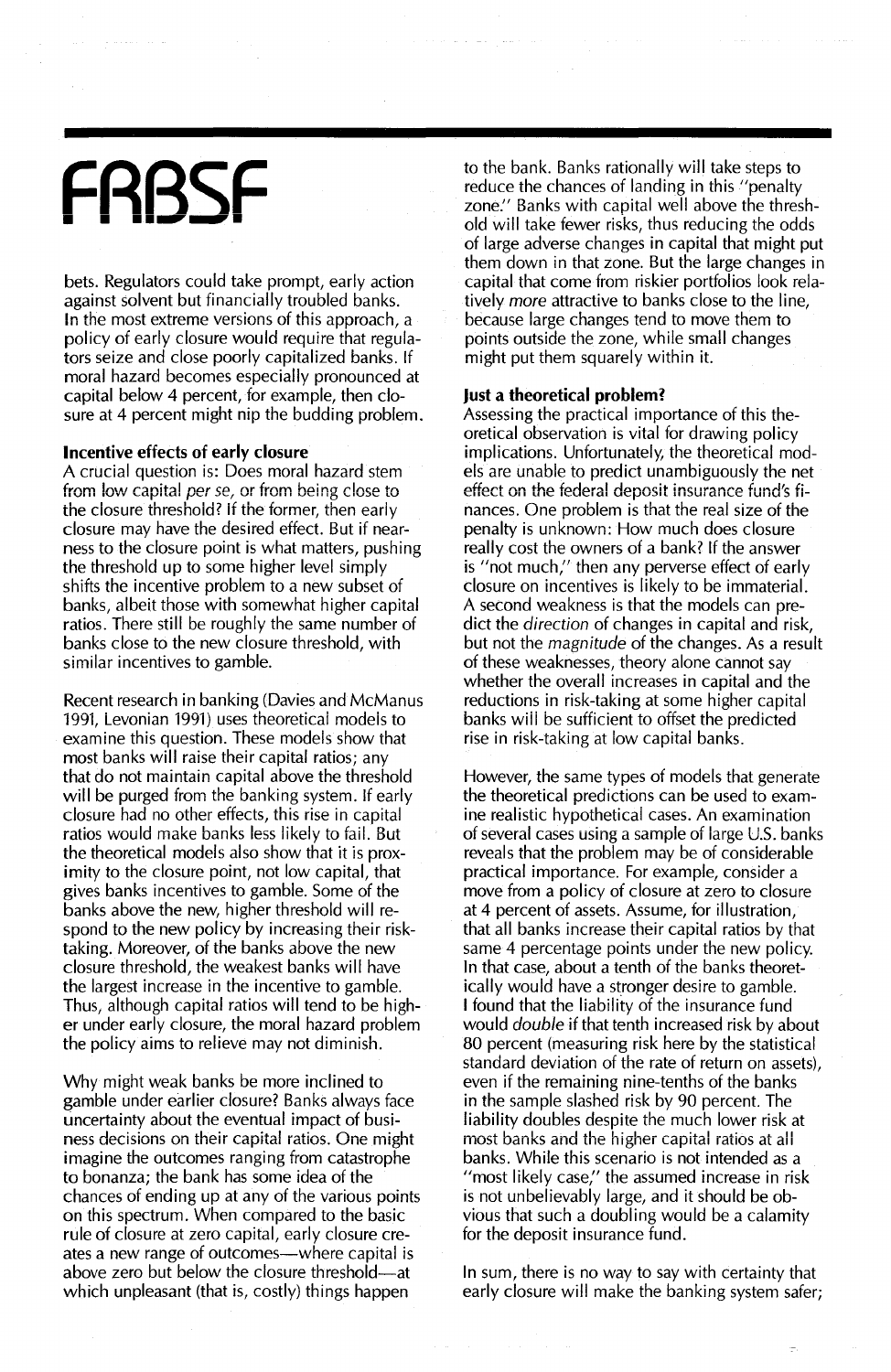it *might* have the opposite effect, particularly since it is weaker banks that may become bigger gamblers.

#### What to do about it

The theoretical predictions cited above are couched within the context of early *closure* policy, but the same principles apply to penalties of any form that are imposed on banks at particular capital ratios. The key element is that when capital falls below discrete, prespecified thresholds, regulators force solvent banks to take actions that the banks perceive to be against their individual best interests. However, the size of the response does depend in part on the size of the penalty; the modeling described above shows that the prospect of large intervention-related losses generates substantial increases in the incentive to take risks. Compared to outright closure, less severe penalties such as restrictions on growth or dividend payments therefore are less likely to encourage increased risk-seeking by banks near the threshold.

At nonbank firms, these problems largely are avoided as investors gradually increase pressure, in small increments, on firms whose financial condition deteriorates; at no arbitrary point is a large penalty abruptly imposed. The final step in this gradual process is market closure (perhaps through bankruptcy) at zero market capital. This suggests the outlines of an ideal regulatory approach: a policy that imposes appropriately gradual pressure on troubled banks would avoid most of the undesirable moral hazard effects of early intervention.

The continuous adjustment required might be too much to ask of the existing supervisory system, but current plans for "prompt corrective action" by federal regulators may represent a sound compromise. Beginning in mid-December of this year, restrictions will be placed on unhealthy banks at a number of capital thresholds; the restrictions become progressively more severe at lower capital levels, but the increase in the "pain" inflicted at each threshold is relatively small. If regulatory action is viewed as a process of turning out the lights at troubled banks, the adverse effects of early intervention stem from sudden changes in brightness. Early closure flips a switch, plunging abruptly to black, whereas the ideal policy for reducing the effects of moral hazard would turn a knob to dim the lights gradually

as appropriate. Prompt corrective action is analogous to a three-way bulb; regulators can go from bright, to dimmer, to dimmest, so that the final click of the switch, if needed, is not such a major event.

#### Conclusion

Part of the case for early closure of banks is that it helps solve the moral hazard problem. However, the recent banking research cited in this *Letter* indicates that early closure may make the moral hazard problem at some insured banks worse, not better. The weakest banks-those least able to withstand losses-are the most likely to respond by engaging in riskier financial gambles. Hence, although earlier closure may have significant benefits, it is important to recognize that banks near the closure threshold might have a greater tendency to gamble with insured depositors' money, which may increase the total burden on the deposit insurer. The larger number of smaller incremental penalties for low capital banks that will be instituted under "prompt corrective action" may be a practical solution.

One broader lesson is that changes in banking regulatory policy cannot ignore the likely responses of the regulated banks. If the only response by bank managements to the change in closure policy were to raise capital, then gambling probably would be reduced. However, one of the factors in banks' decisions is regulatory policy itself, making it unrealistic to assume that bank portfolio decisions would not respond to regulatory change. Similar considerations have long been familiar to economists in other policy areas: measures that look attractive if behavior is static can lose some of their gleam with recognition of more realistic human behavior.

#### Mark E. Levonian Research Officer

#### References

Davies, S. and D. McManus. 1991. "The Effects of Closure Policies on Bank Risk-Taking:' Journal of Banking and Finance (September) pp. 917-938.

Levonian, M. 1991. "What Happens If Banks Are Closed 'Early'?" in Rebuilding Banking: Proceedings of the 27th Annual Conference on Bank Structure and Competition. Federal Reserve Bank of Chicago, pp. 273-295.

Opinions expressed in this newsletter do not necessarily reflect the views of the management of the Federal Reserve Bank of San Francisco, or of the Board of Governors of the Federal Reserve System.

Editorial comments may be addressed to the editor or to the author.... Free copies of Federal Reserve publications can be obtained from the Public Information Department, Federal Reserve Bank of San Francisco, P.O. Box 7702, San Francisco 94120. Phone (415) 974-2246, Fax (415) 974-3341.